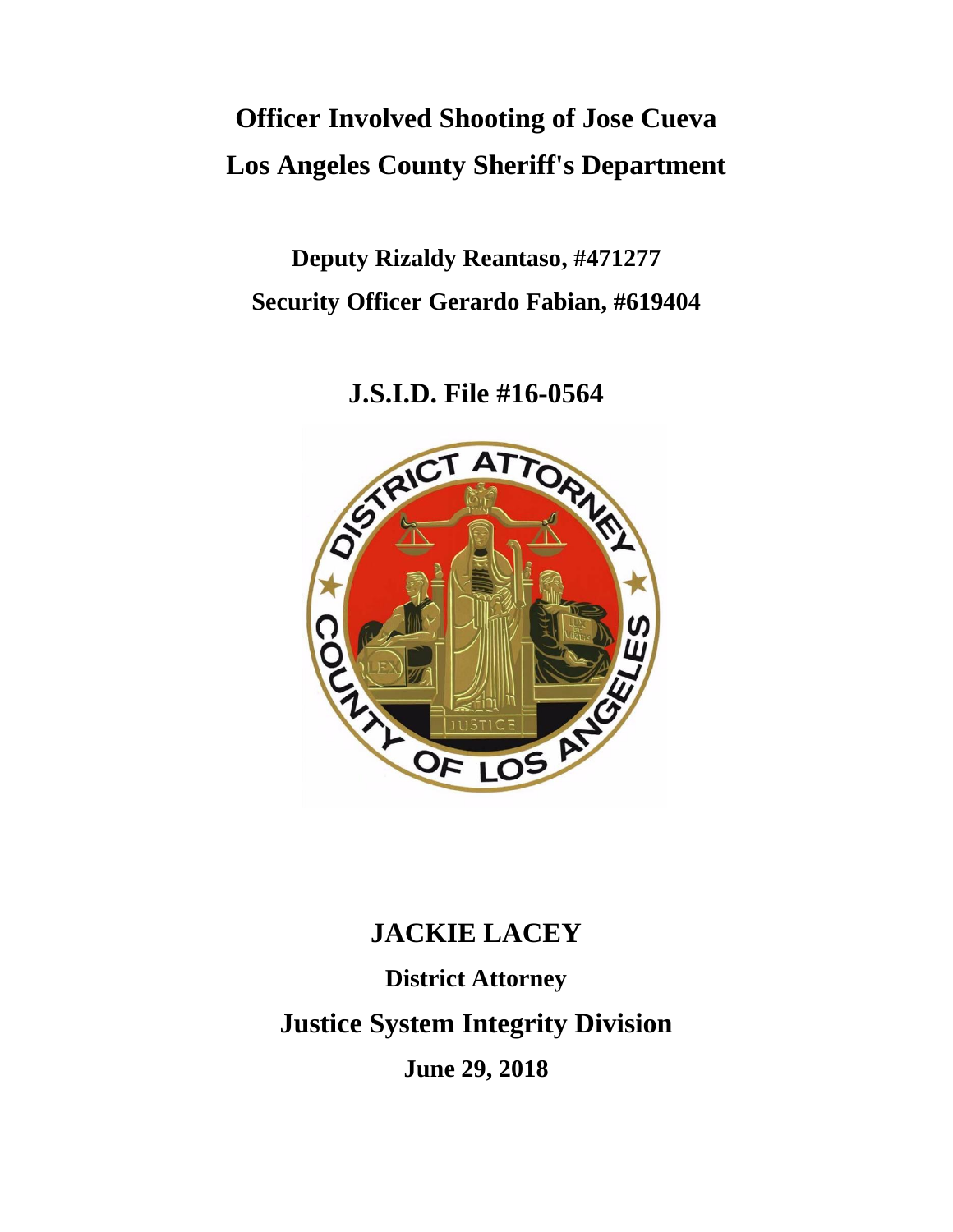#### **MEMORANDUM**

| TO:             | <b>CAPTAIN CHRISTOPHER BERGNER</b><br>Los Angeles County Sheriff's Department<br>Homicide Bureau<br>1 Cupania Circle<br>Monterey Park, California 91755 |
|-----------------|---------------------------------------------------------------------------------------------------------------------------------------------------------|
| FROM:           | JUSTICE SYSTEM INTEGRITY DIVISION<br>Los Angeles County District Attorney's Office                                                                      |
| <b>SUBJECT:</b> | <b>Officer Involved Shooting of Jose Cueva</b><br>J.S.I.D. File #16-0564<br>L.A.S.D. File #016-00562-4468-013                                           |
| DATE:           | June 29, 2018                                                                                                                                           |

The Justice System Integrity Division of the Los Angeles County District Attorney's Office has completed its review of the October 31, 2016, fatal shooting of Jose Cueva by Los Angeles County Sheriff's Department (LASD) Deputy Rizaldy Reantaso and Los Angeles County Security Officer Gerardo Fabian. It is our conclusion that Deputy Reantaso and Security Officer Fabian acted reasonably and lawfully in defense of others when they used deadly force against Jose Cueva.

The District Attorney's Command Center was notified of this shooting on October 31, 2016, at approximately 1:37 p.m. The District Attorney Response Team responded to the location. They were given a briefing and walk-through of the scene by LASD Lieutenant Michael Rosson.

The following analysis is based on investigative reports, audio recorded interviews of witnesses, security video footage, and photographs submitted to this office by the LASD Homicide Bureau. No compelled statements were considered in this analysis.

#### **FACTUAL ANALYSIS**

On October 31, 2016, at approximately 12:05 p.m., Yeni Cueva (Yeni) and her husband Jose Cueva (Cueva) met at the Chatsworth Courthouse, ostensibly for the purpose of discussing the details of their separation and custody of their two youngest children. Instead, Cueva pulled out a knife and attempted to cut Yeni's throat; he also stabbed Yeni in the side and the chest, saying "I am going to get my revenge!" Bleeding profusely, and in fear for her life, Yeni began running towards the entrance to the courthouse. Cueva chased after her, while brandishing the knife.

Security Officer Fabian and LASD Deputy Reantaso ran to help Yeni, and ordered Cueva to "Drop the knife!" Cueva ignored their orders, caught up to Yeni and attempted to stab her again. Reantaso and Fabian then fatally shot Cueva, saving Yeni's life.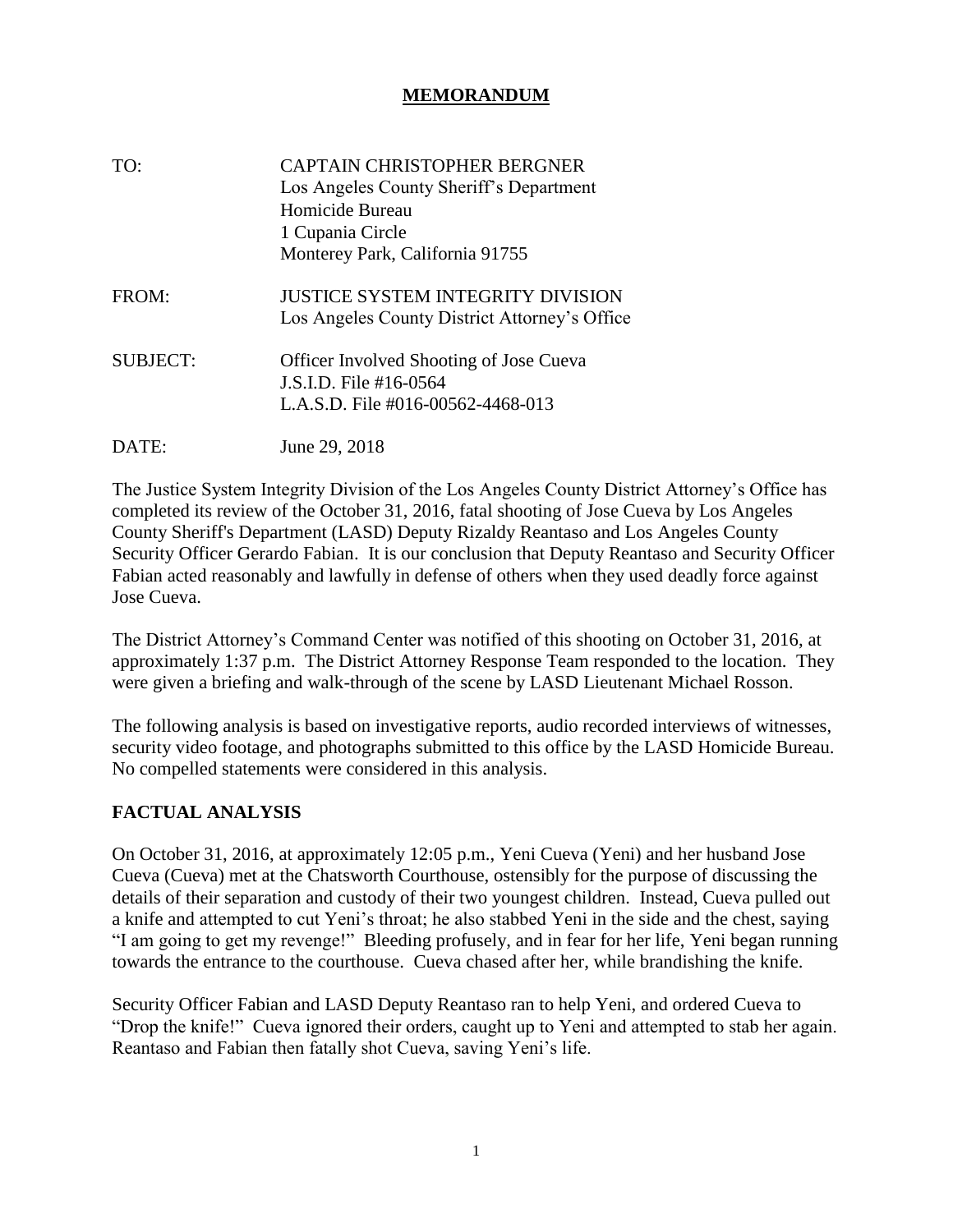Yeni was transported to the Northridge Hospital Medical Center emergency room where she was treated for her injuries, including lacerations and puncture wounds to both her hands, her right flank, her center sternum, and her neck.

Cueva was also transported to the Northridge Hospital Medical Center where he was pronounced dead at 12:41 p.m.

# **Statement of Deputy Reantaso**

Reantaso, who was on duty and in uniform, was about to take lunch in his office when he heard a radio call of a disturbance in front of the courthouse. Reantaso exited his office, went outside the courthouse and observed a vehicle stopped at the parking booth with the driver's side door open and a woman, Yeni, laying halfway inside the vehicle. Yeni exited the vehicle and started running towards the front of the courthouse, with Cueva chasing after her. Reantaso observed blood on Yeni's blouse and saw that Cueva had a knife in his hand.

Cueva was gaining on Yeni, closing the distance between them, and Reantaso began yelling out commands to Cueva to "Drop the knife!" Yeni made it to the top of the courthouse stairs, at which time Cueva was able to grab Yeni with one hand while brandishing the knife in his other hand. Yeni had blood on her upper torso and Reantaso believed that Cueva had already stabbed Yeni at least once. Yeni was screaming and yelling for her life, and Cueva was refusing to obey Reantaso's orders. Believing that Cueva was going to stab Yeni again, Reantaso shot Cueva, possibly in the head area, but Cueva did not stop.

Yeni made another attempt to escape from Cueva and ran towards the front doors of the courthouse, passing Reantaso. Cueva chased after Yeni with the knife in his hand, making stabbing motions towards Yeni. It appeared that Cueva was going to kill Yeni, so Reantaso fired two more shots at Cueva. Cueva fell to the ground and dropped the knife. Reantaso kicked the knife away from Cueva and held him at gunpoint.

# **Statement of Security Officer Fabian**

Fabian was on-duty, in uniform, and had just returned from his lunch break, when several people began running towards him, telling him that someone in the parking lot needed help. Fabian saw Reantaso respond from his office and followed him outside as backup.

Once outside, Fabian saw a woman, Yeni, running towards the entrance to the courthouse with Cueva chasing her. Once Yeni and Cueva reached the steps of the courthouse, Fabian could see that Cueva was holding a knife in his right hand. Fabian and Reantaso ordered Cueva to "Drop the knife!" Cueva ignored their orders and grabbed Yeni, but she was able to get away from him and continued to run towards them, with Cueva chasing after her. Fabian once again ordered Cueva to "Drop the knife!" and again Cueva ignored the order. Yeni was screaming and had blood on her clothing. At this time, Reantaso shot Cueva approximately two times. Cueva did not appear to be phased after being shot, and grabbed Yeni again and attempted to stab her. Believing Cueva was trying to kill Yeni, Fabian shot Cueva one time. Fabian believes that had he not taken action, Cueva would have killed Yeni.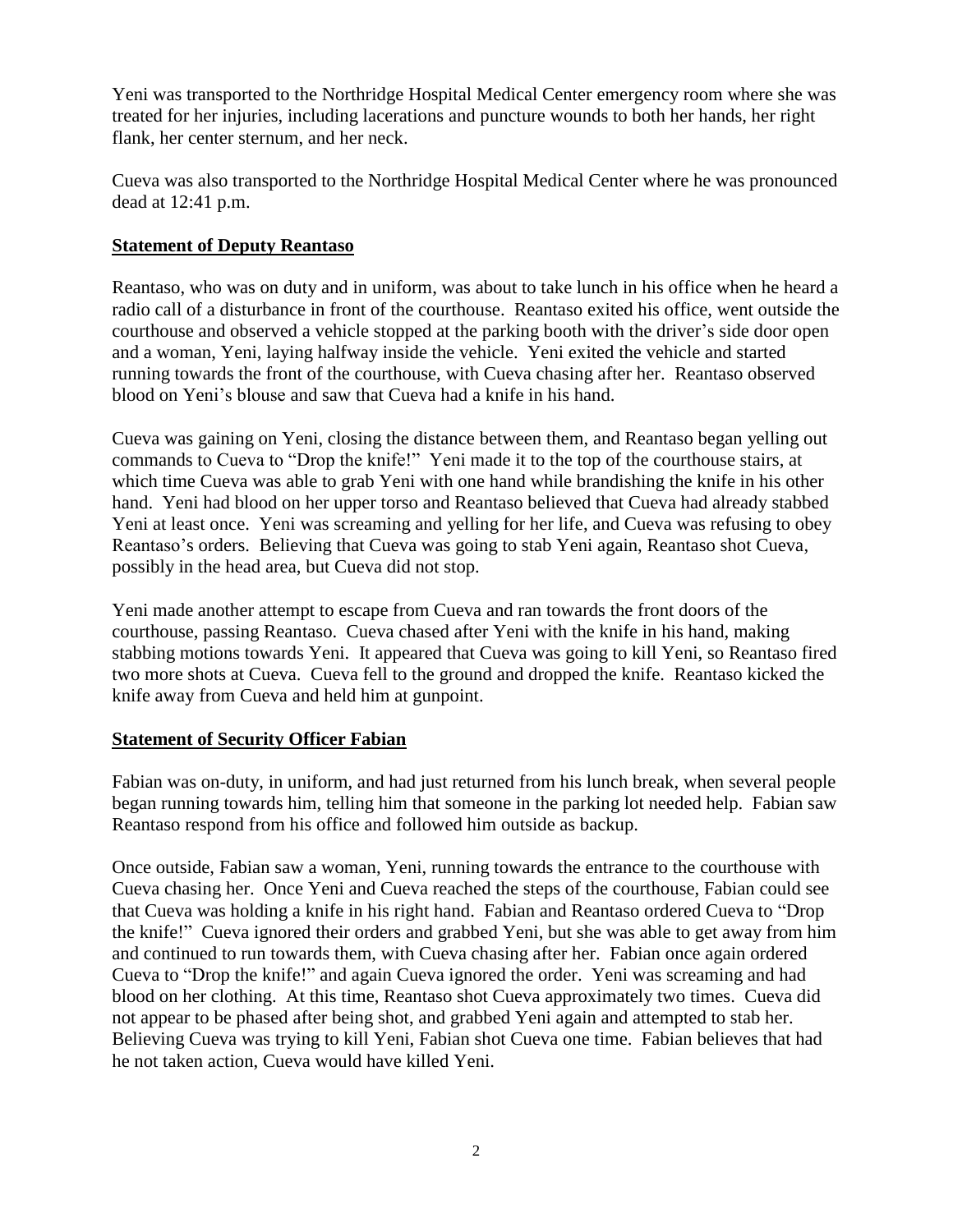#### **Statement of Yeni Cueva**

Yeni and Cueva were married for approximately 23 years and have four children together. During their 23 years of marriage, Cueva had verbally and physically abused her; however, she never reported the incidents. Several times in the past she made attempts to leave Cueva, but he would grab her by the throat, threaten her and tell her she was his "property."

Approximately three weeks prior to the incident, she moved out of her house and began staying with different girlfriends. She moved around often because she did not want her husband to know her whereabouts. However, he eventually found out where she was staying and waited for her outside the location. When she left the location, he followed her in his vehicle. She called him on his phone and told him to stop. He told her they needed to talk and demanded that she return home. Yeni told him that she was done with him and was not coming home.

On October 30, 2016, Cueva called and asked to meet her at a local park to discuss the details of their separation and custody of their two youngest children. Yeni instead told Cueva she would meet him at the Chatsworth Courthouse the following day. Yeni felt that the courthouse was a safer place, with lots of people around, including law enforcement personnel.

On October 31, 2016, Yeni drove to the courthouse and observed Cueva parking his car on the street. She pulled up, and Cueva asked her to get in his car so they could go to the park to talk. Yeni declined and told Cueva that he could get in her car and they could go talk in the parking lot of the courthouse. Cueva got in and sat in the passenger seat.

Yeni drove towards the parking area of the courthouse, but Cueva grabbed the steering wheel and pulled it to the left, as if to make a U-turn, and said, "Let's go." Yeni was able to regain control of the car and pulled up to the parking attendant's booth. Cueva then pulled out a knife, wrapped partially in a cloth, from his right side. Yeni became terrified and began crying.

When the parking attendant approached her vehicle, Cueva hid the knife. The attendant observed that she was crying and asked her what was wrong. Yeni asked him to help her, telling him that Cueva had a knife and was going to kill her. Cueva put the knife to her throat, and the parking attendant began yelling loudly for help. Yeni grabbed the knife with both hands to prevent Cueva from slitting her throat. As Cueva was struggling to cut her with the knife, he told her "This is what has to happen!" and "I am going to get my revenge!"

As she was pulling the knife away from her neck, she lost her grip on the knife blade and Cueva stabbed her in her right side and tried to stab her in the throat. Cueva also stabbed her once in the chest. Somehow the driver's side door opened and she was able to release her seat belt.

Yeni was bleeding profusely and believed Cueva was going to kill her. In fear for her life, she started running as fast as she could towards the entrance to the courthouse, while Cueva chased her with the knife in his hand. When she got to the steps of the courthouse, Yeni heard a deputy, Reantaso, order Cueva to "Drop the knife!" When the deputy fired his weapon, Cueva finally dropped the knife. Yeni was having trouble breathing and felt weak from the stab wounds. She leaned up against the glass window of the court building and fell to the ground.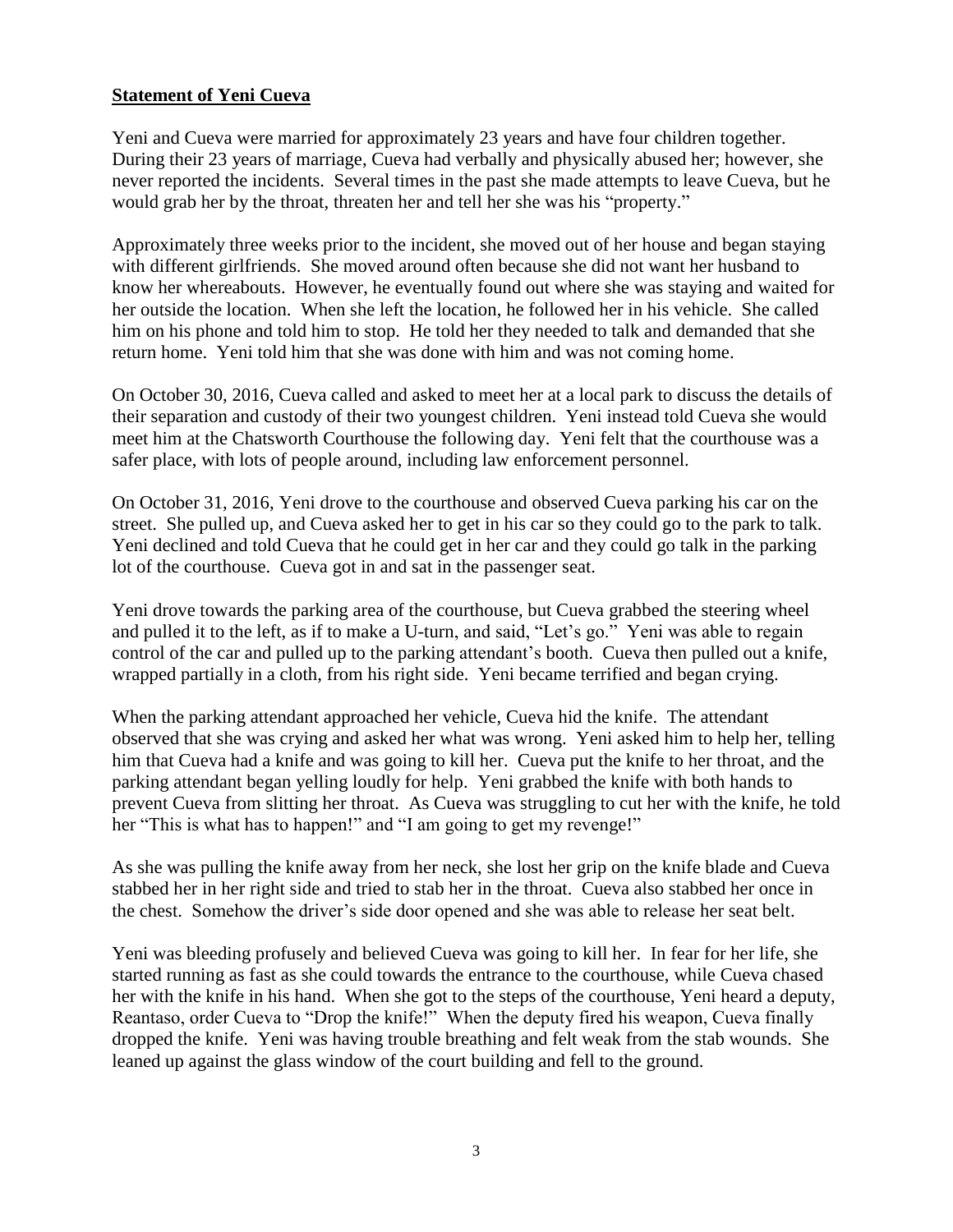Yeni is convinced that Cueva was going to kill her and would have succeeded had it not been for the help of the parking attendant and the actions of law enforcement.



*Vehicle stopped at parking booth with entrance to the courthouse visible in the background.*

# **Statement of Jose P.**

Jose P. was working the parking booth at the courthouse when a black Audi pulled up to the kiosk. He approached the driver's side and noticed the driver, Yeni, was trembling and crying and appeared to be scared. Yeni told him that she needed help and the man next to her, Cueva, had a knife and was going to harm her. Jose P. asked Cueva if it was true, but Cueva only looked at him and did not answer. Yeni then asked Jose P. to call the police. At that point, Cueva grabbed Yeni by the hair with his left hand and ordered her to drive. Jose P. used his phone to call the Sheriff's office inside the courthouse for assistance, but there was no answer.

When he again looked inside the car, he saw Cueva holding a large knife with a 10" blade to Yeni's throat and appeared to be trying to stab her in the neck or throat. Yeni was trying to ward off the attack by pushing the knife away with both of her hands. He started yelling at Cueva to stop, but Cueva continued his attack. Jose P. began yelling at the top of his lungs towards the courthouse entrance asking for help.

Jose P. opened the driver's door in an attempt to aid Yeni in escaping from the car. He reached inside the car and grabbed Yeni in an effort to pull her out, but her seat belt was engaged. He continued struggling to pull Yeni out of the car, and while this was happening, he saw Cueva cut Yeni twice around her throat area.

When Cueva realized he was being unsuccessful in cutting or stabbing Yeni's throat, he pulled the knife away and then stabbed her twice in her right side. During the attack, neither Yeni nor Cueva said anything to each other. It was a very violent, physical struggle, and Jose P. had no doubt that Cueva's intention was to kill Yeni.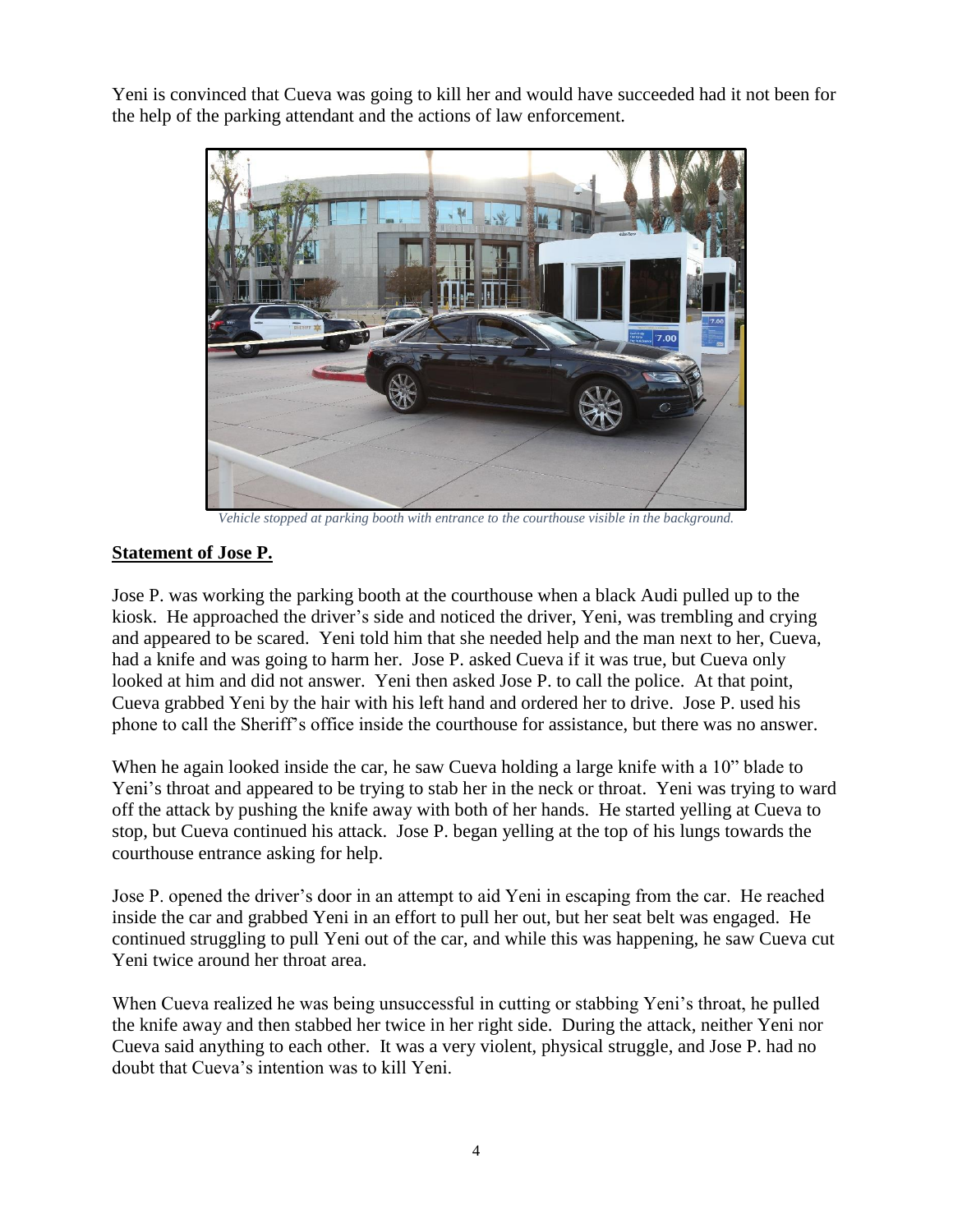Because he did not see any help coming, Jose P. ran to the front of his parking kiosk, where he continued to yell for help. He then ran back to the car and again tried to release Yeni's seatbelt; however, Cueva raised the knife over his head as if he was going to stab Jose P. and Jose P. had to retreat. Jose P. was certain that Cueva would stab or kill him, if he entered the vehicle to assist Yeni.

Jose P. ran back to the front of the kiosk and again called for help. Yeni exited the car and began running towards the entrance to the courthouse. Cueva began chasing her, holding the knife over his head as if getting ready to stab her. Cueva caught up to Yeni at the courthouse entrance. A security officer, Fabian, pointed his gun at Cueva and ordered him to "Stop!" and "Drop the knife." Cueva ignored the commands. Two deputies came out of the courthouse and ordered Cueva at gunpoint to "Drop the knife!" but he continued to ignore the commands. Cueva then grabbed Yeni from behind, around her neck with his left arm, while holding the knife in his right hand and attempting to stab her in the stomach. She managed to push him away slightly, giving the deputies an opportunity to shoot. The deputies again ordered him to "Drop the knife!" but he refused and they shot him. Jose P. believed the deputies fired two shots in total and Fabian did not fire his weapon. Cueva fell to the ground and dropped the knife a few feet away from him, but attempted to get up. One of the deputies, Reantaso, then kicked the knife away from Cueva.

Jose P. is certain Cueva intended to kill Yeni, and commended Yeni for fighting back so bravely. He also believed the deputies had no choice but to shoot Cueva, otherwise he would have killed Yeni. They warned him to drop the knife, but he refused to comply.

#### **Statement of Mariana B.**

Mariana B. heard a woman screaming very loudly from inside a black Audi stopped next to the courthouse parking attendant's kiosk, with its driver's door open. Mariana B. saw the parking lot attendant, with the upper half of his body inside the vehicle. He appeared to be tugging back and forth with someone inside the vehicle, as if he was trying to pull something or someone out of the vehicle. She then heard a man screaming even louder than the woman was screaming, and realized that there was another man inside the vehicle, besides the parking attendant.

Mariana B. ran to see if she could help, and observed Yeni screaming hysterically and running at full speed toward the entrance to the courthouse, with Cueva running about ten feet behind her. Cueva was also running at full speed and was yelling, while holding a large knife above his head, as if he was "ready to strike." When they made it to the front of the courthouse, Mariana B. heard someone yell, "Drop it! Drop it!" followed by two gunshots in rapid succession.

# **Statement of Victor Q.**

Victor Q. observed the courthouse parking attendant standing near his kiosk screaming at the top of his lungs, "Help! Help! Sheriff! Sheriff! Call the Sheriff! Call the Sheriff!" Victor Q. ran toward the parking attendant to help and saw Cueva physically fighting with Yeni inside a car stopped next to the parking kiosk. Cueva was holding a large knife with a 10" blade, trying to stab Yeni. Victor Q. started yelling for help along with the parking attendant.

Yeni began running at full speed toward the entrance to the courthouse. She had blood on the right side of her face, on her neck and on her blouse. Cueva chased after Yeni, holding the knife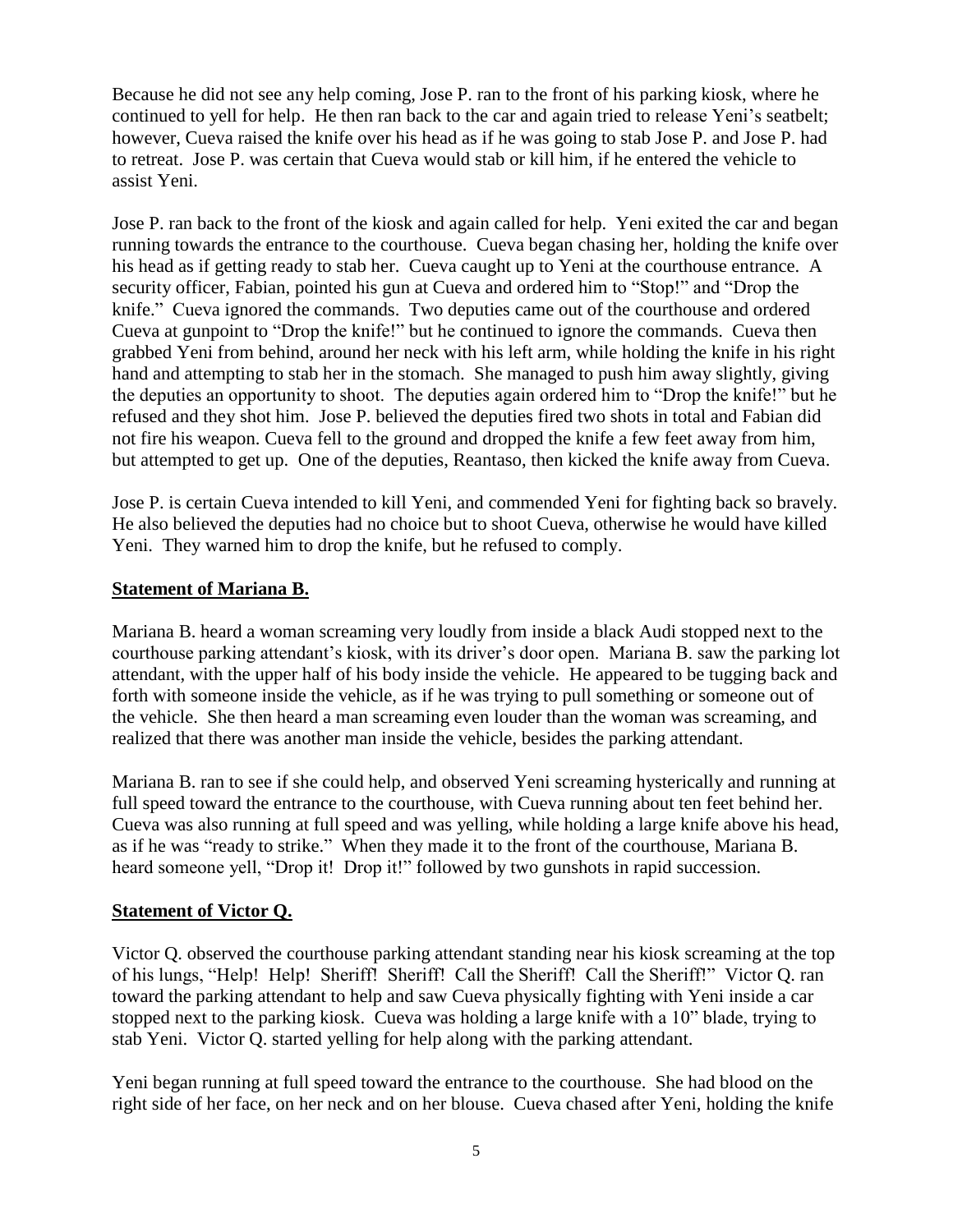over his head, as if ready to stab her. Cueva's expression was full of hatred and fury. Victor Q. had no doubt that Cueva intended to kill Yeni.

Cueva caught Yeni at the entrance to the courthouse. He grabbed her from behind, knocked her backwards to the ground and began stabbing her. He stabbed her two or three times. Two deputies and a security officer ordered Cueva to "Let her go!" and "Drop the knife!" Cueva refused to comply and was still holding the knife when one of the deputies, Reantaso, shot him twice. Cueva fell to the ground and dropped the knife. Victor Q. believes that if Reantaso had not shot Cueva, Cueva would have undoubtedly killed Yeni.

# **Statement of Rahim L.**

Rahim L. observed Cueva holding a large kitchen knife, approximately 10 inches long, chasing after Yeni. As he was chasing her, Cueva was swinging the knife and attempting to stab Yeni. When they reached the front of the courthouse, Cueva appeared to attempt to grab Yeni, either by her clothing or her neck. Rahim L. then heard two to three gunshots and observed a deputy, Reantaso, standing with his gun out, and a security officer with a white shirt, Fabian, who also might have had his gun out, standing near the deputy. Both Cueva and Yeni fell to the ground. When Yeni stood up, he observed a dark spot on the side of her blouse, which might have been blood. Rahim L. believes that had Reantaso not taken action, Yeni would have died.

# **Statement of Andrew W.**

Andrew W. heard screaming and observed the parking lot attendant yelling very loudly for help and pointing to a black car, which was stopped next to the parking kiosk. The parking attendant was running back and forth from the car, while yelling and trying to summon help. The vehicle's driver's door opened, and Yeni "rolled" out of the car and began to run at full speed toward the entrance to the courthouse. Cueva began running after her, holding what appeared to be a large kitchen carving knife with a long silver blade in his hand. Based on Cuevas' actions, demeanor and facial expression, it was clear to Andrew W. that Cueva intended to stab Yeni once he caught her. A deputy, Reantaso, appeared out of nowhere with his gun drawn, and someone yelled out, "Drop the knife!" A security officer, Fabian, also drew his weapon.

Cueva appeared to be intent on catching Yeni, and did not appear to be at all concerned by Reantaso and Fabian pointing their guns at him and ordering him to stop. Cueva was only about three feet behind Yeni and was in the process of grabbing her from behind with his left hand, while holding the knife in his right hand, when Yeni moved to her left out of the way, giving Reantaso a clear shot, which he took.

It was clear to Andrew W. that Reantaso saved Yeni's life. Had Reantaso not shot Cueva, Yeni would have been stabbed to death in front of the courthouse. Andrew W. complimented Reantaso's actions, saying Reantaso reacted quickly, decisively and seemed to be very knowledgeable in his tactics. Reantaso had only a brief window of opportunity to take his shots; he knew what to do, and did it.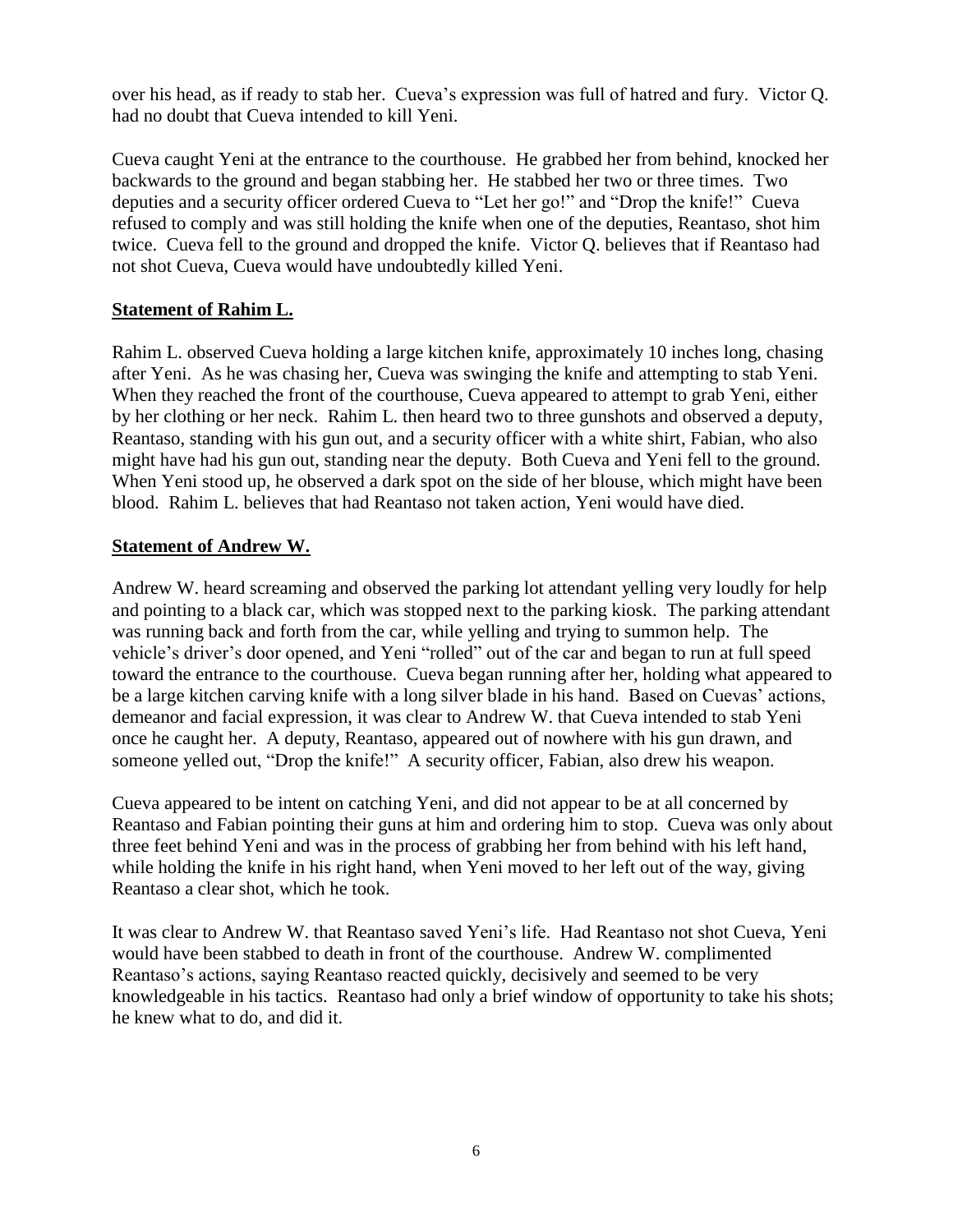#### **Statement of Thomas F.**

Thomas F. heard the parking lot attendant yell, "He's got a knife! He's going to kill her!" and observed Cueva chasing Yeni. Yeni looked like she was running for her life and was very scared. Cueva had a 12" knife in his hand, raised above his head. Cueva appeared to be almost like a "rabid dog," intent on killing her. At least one deputy, Reantaso, and one security officer, Fabian, were at the front of the courthouse with their guns drawn, demanding Cueva drop his weapon. Cueva ignored their orders, and as he was about to grab Yeni with the knife still raised above his head, he was shot and fell to the ground.

#### **Statement of Suzanne A.**

Suzanne A. heard very loud yelling and screaming, and saw Yeni running at full speed from the courthouse parking kiosk area. Cueva was chasing her and they were running toward the courthouse entrance. Cueva eventually caught up to Yeni and wrapped his right arm around Yeni's neck, while grabbing her shoulder with his hand and "tussling with her" as if he wanted to knock her down. A security officer, Fabian, pointed his gun at Cueva, but did not shoot. Fabian was swaying from side to side, as if trying to get an angle from which to shoot. A deputy, Reantaso, drew his gun, and a few seconds later shot Cueva twice.

# **Statement of Patricia A.**

Patricia A. observed Cueva chasing Yeni toward the front door of the courthouse. Both were running at full speed and Cueva was about five steps behind Yeni. Cueva caught up to Yeni at the courthouse steps. A deputy, Reantaso, was yelling and pointing his weapon at Cueva, but Patricia A. does not know what he was yelling. As Cueva caught up to Yeni, he put his right arm around Yeni's neck, and Patricia A. thought this was possibly going to turn into a hostage situation. Yeni appeared to be afraid, and Patricia A. heard yelling, followed by one gunshot, a pause and then more gunshots.

#### **Physical Evidence**

A video surveillance camera captured a portion of the shooting. The surveillance footage confirms that Cueva relentlessly pursued Yeni, despite the presence of armed law enforcement officers with their guns drawn and pointed at him. Cueva caught up to Yeni, and grabbed her at the entrance to the courthouse. Cueva was then fatally shot as he took Yeni to the ground. Still photos, captured from the video, are included below.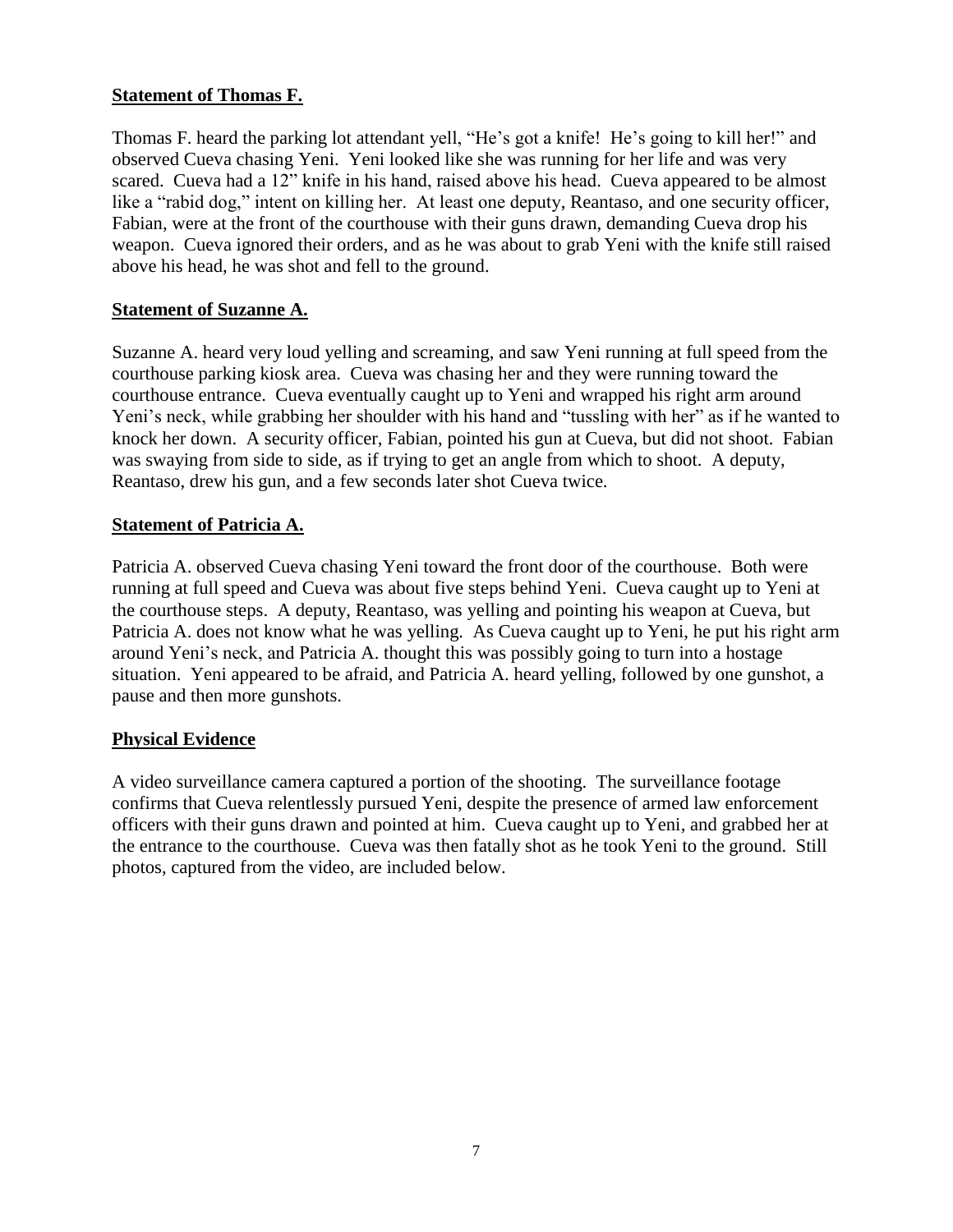# **Video Surveillance**



*Cueva chasing Yeni, who is off-camera to the left, with Fabian pointing his service weapon at him.* 



*Cueva grabbing Yeni from behind.*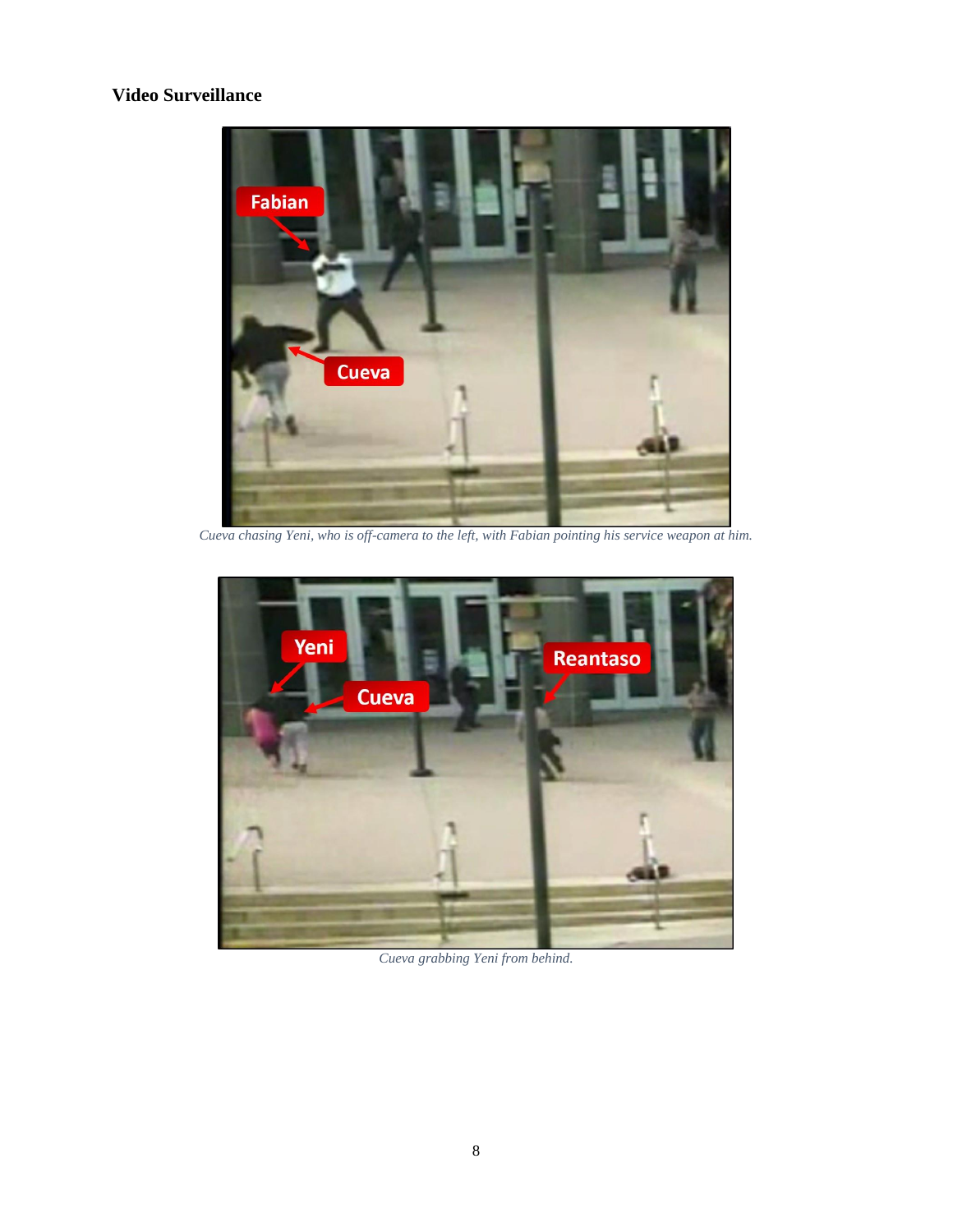

*Cueva holding Yeni, and Fabian and Reantaso pointing their service weapons at him.*



*Cueva taking Yeni to the ground.*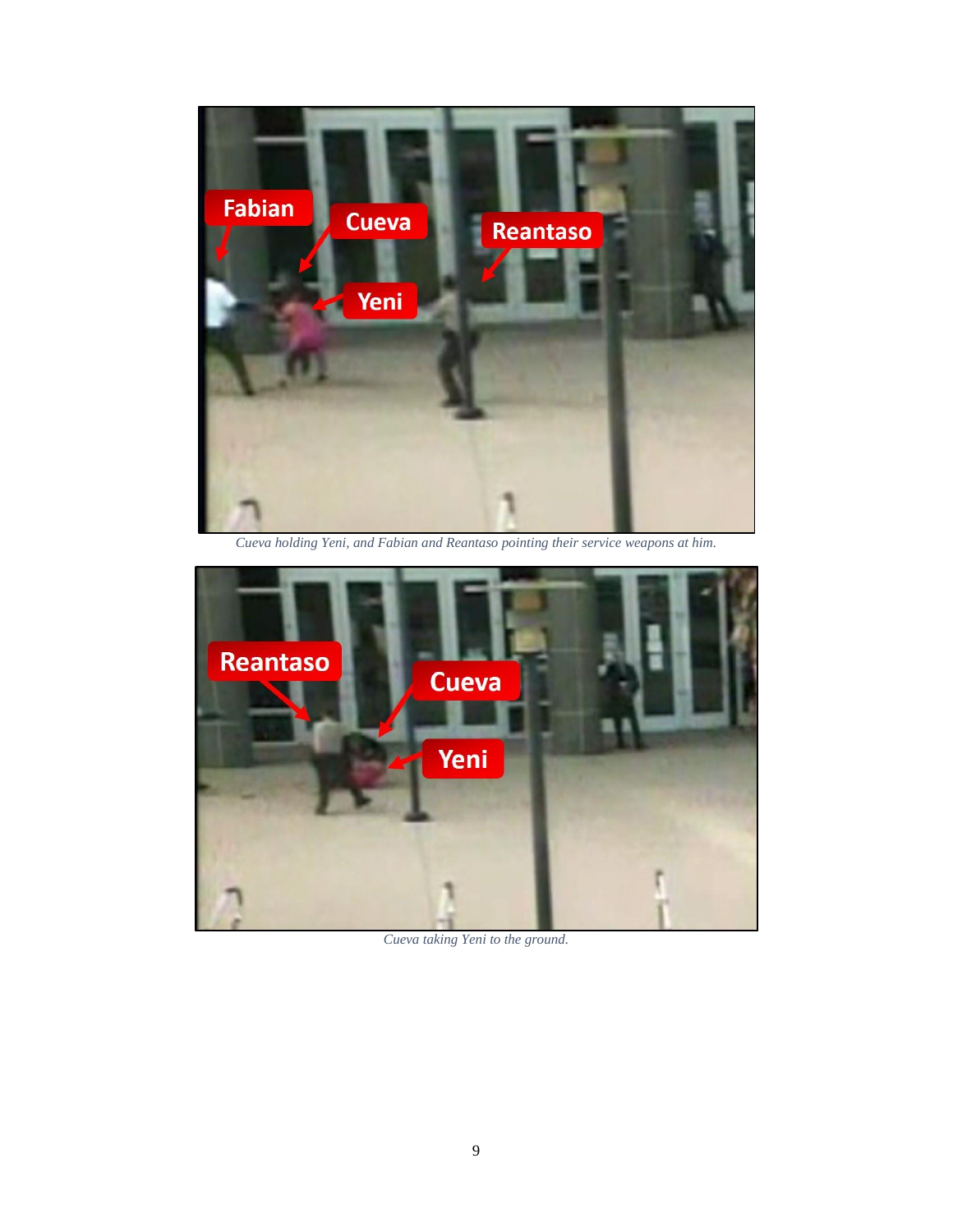

*Cueva on the ground with Yeni.*

LASD forensic crime scene analysts examined the scene and noted a trail of possible blood leading from the driver's side door of the vehicle to the front doors of the courthouse.

A large stainless steel butcher knife, with an 8" blade covered in blood, was recovered at the scene.<sup>1</sup>



*Cueva's knife recovered in front of the courthouse.*

<sup>&</sup>lt;sup>1</sup> Cueva's vehicle was searched and an additional knife, with a 9  $\frac{1}{2}$  inch blade, was found in the glove compartment.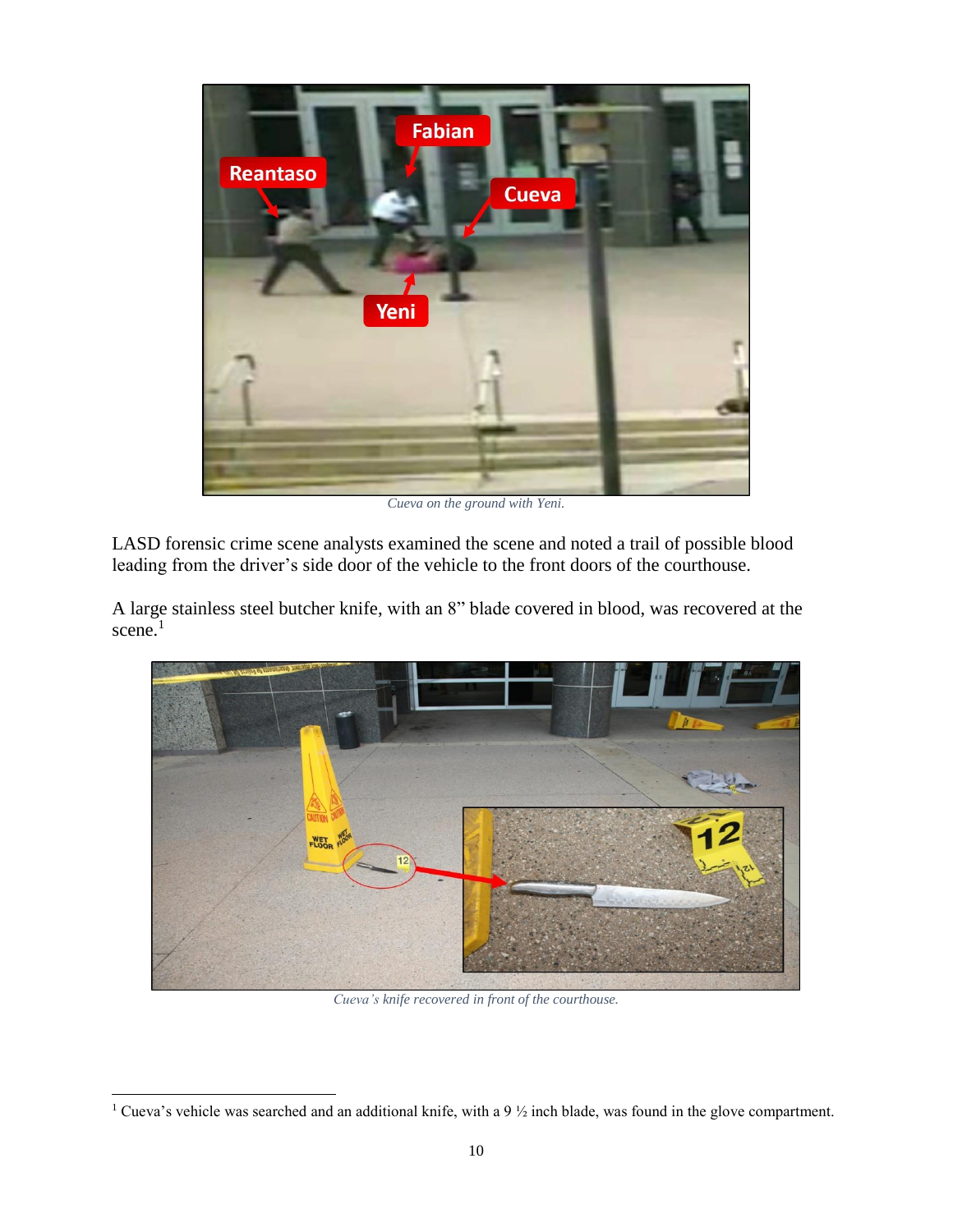Reantaso was armed with his Smith and Wesson, M&P9, 9mm semiautomatic pistol, which he keeps loaded with 17 rounds in the magazine and one in the chamber. After the shooting, the weapon was loaded with 15 rounds, consistent with Reantaso firing three rounds.

Fabian was armed with his Smith and Wesson, M&P9, 9mm semiautomatic pistol, which he keeps loaded with 17 rounds in the magazine and one in the chamber. After the shooting, Fabian's weapon was loaded with 16 rounds in the magazine and one in the chamber, which is consistent with Fabian firing one round.

Four "9mm Win Luger" expended cartridge casings were recovered at the scene.

On November 6, 2016, Deputy Medical Examiner Paul Gliniecki, M.D. performed an autopsy on Jose Cueva's remains. Doctor Gliniecki ascribed the cause of death to "multiple gunshot wounds." Three gunshot wounds were noted: a gunshot wound to the "left lateral neck, under the angle of the jaw;" traveling left to right, downwards, and front to back, not considered rapidly fatal; a gunshot wound to the "mid right upper chest," passing left to right, downwards and front to back, considered rapidly fatal; and, a gunshot wound to the "right lateral abdominal/hypochondriac region," right to left and upward, not considered rapidly fatal.

# **LEGAL ANALYSIS**

According to the law in California, a person acted in lawful self-defense or defense of another if (1) he reasonably believed that he or someone else was in imminent danger of being killed or suffering great bodily injury; (2) he reasonably believed that the immediate use of deadly force was necessary to defend against that danger; and (3) he used no more force than was reasonably necessary to defend against that danger. CALCRIM No. 505.

"The 'reasonableness' of a particular use of force must be judged from the perspective of a reasonable officer on the scene, rather than the 20/20 vision of hindsight…The calculus of reasonableness must embody allowance for the fact that police officers are often forced to make split-second judgments—in circumstances that are tense, uncertain, and rapidly evolving—about the amount of force that is necessary in a particular situation." *Graham v. Connor* (1989) 490 U.S. 386, 396-397.

# **CONCLUSION**

The evidence examined in this investigation shows that Jose Cueva decided that he was "going to get [his] revenge" and kill his wife. To that end, Cueva concealed a large butcher knife in his waistband and went to meet his wife at the Chatsworth Courthouse. When he got in her car, he attempted to force her to drive away from the courthouse. When she refused and tried to summon help, he attacked her with a knife, stabbing her multiple times.

In fear for her life, Yeni ran to the front of the courthouse. Deputy Reantaso and Security Officer Fabian both drew their weapons and ordered Cueva repeatedly, at gunpoint, to "Drop the knife!" Cueva ignored their orders and continued his attack on Yeni in front of them and numerous other witnesses.